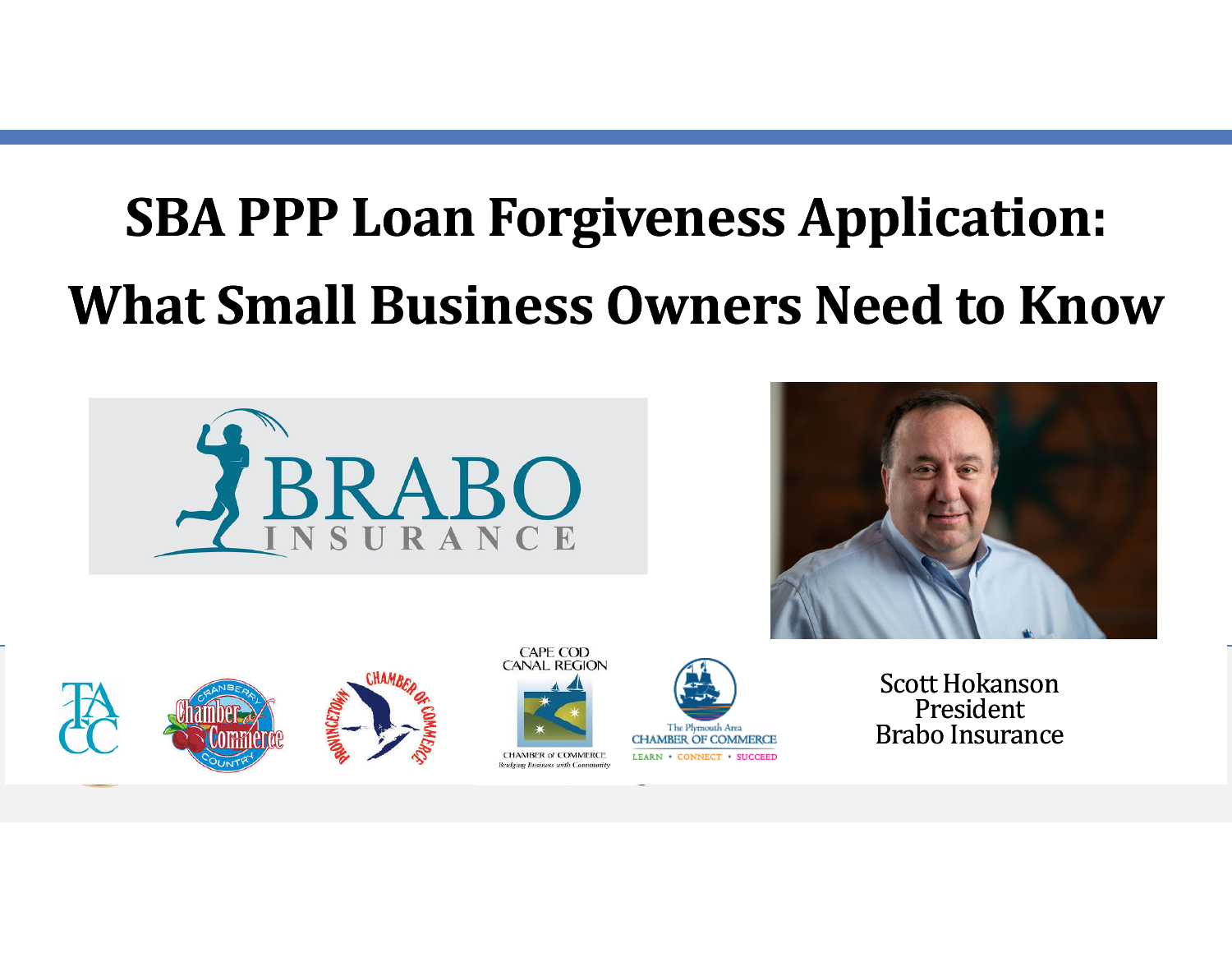## Disclaimer

It is not possible to cover every aspect of the law and regulatory changes enacted because of the COVID-19 pandemic. This webinar is an attempt to do a high-level overview of the changes for educational purposes.

No legal advice is being provided by the presenter, anyone needing legal advice should contact an attorney

The final PPP rules for loan forgiveness have still not been released

This information is believed to be accurate as of  $1/1/2021$  but changes in the laws, regulations, and how they are interpreted is expected.

Some lenders have different interpretations – Always follow your lenders requirements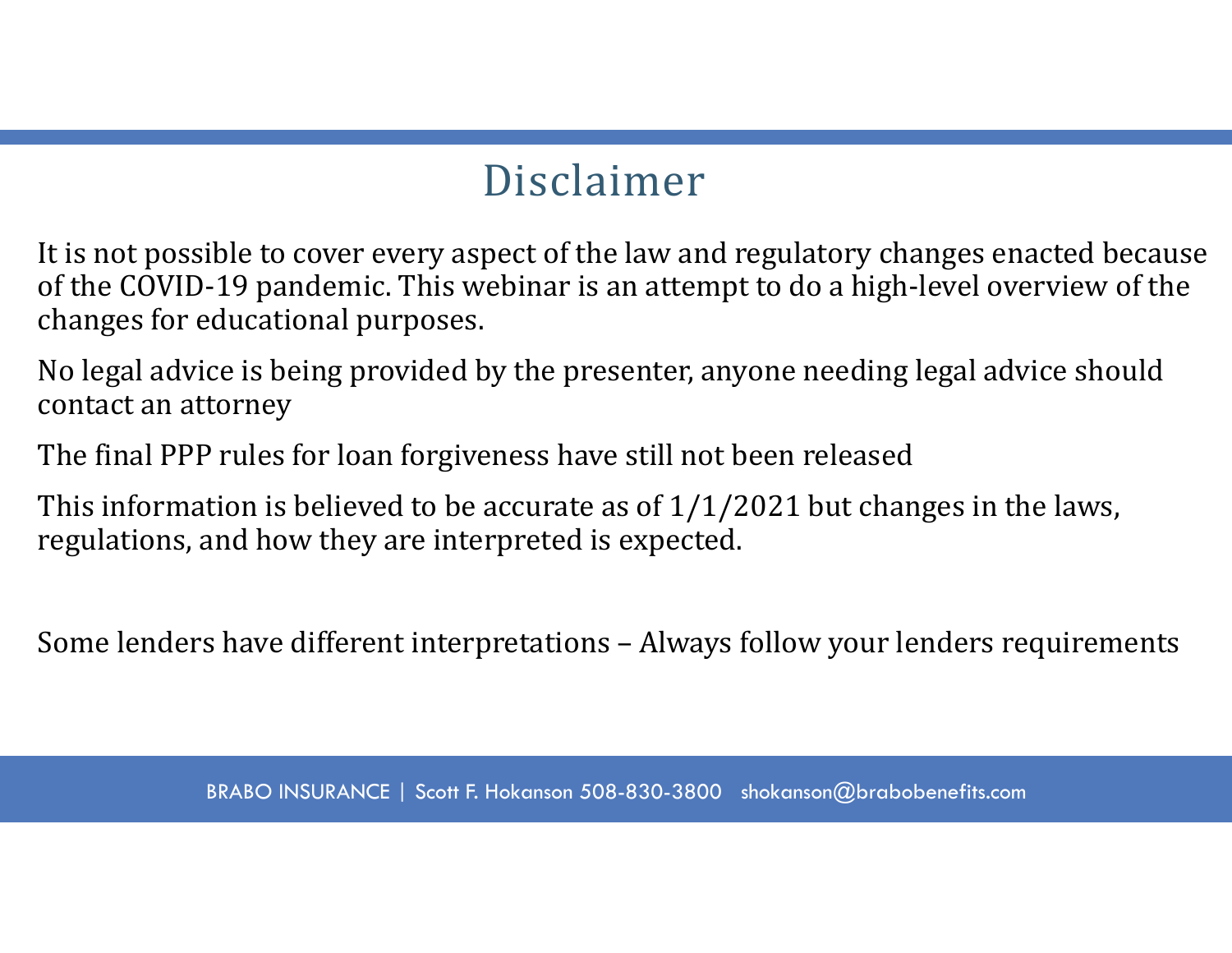Review of the Paycheck Protection Program.. ROUND 2!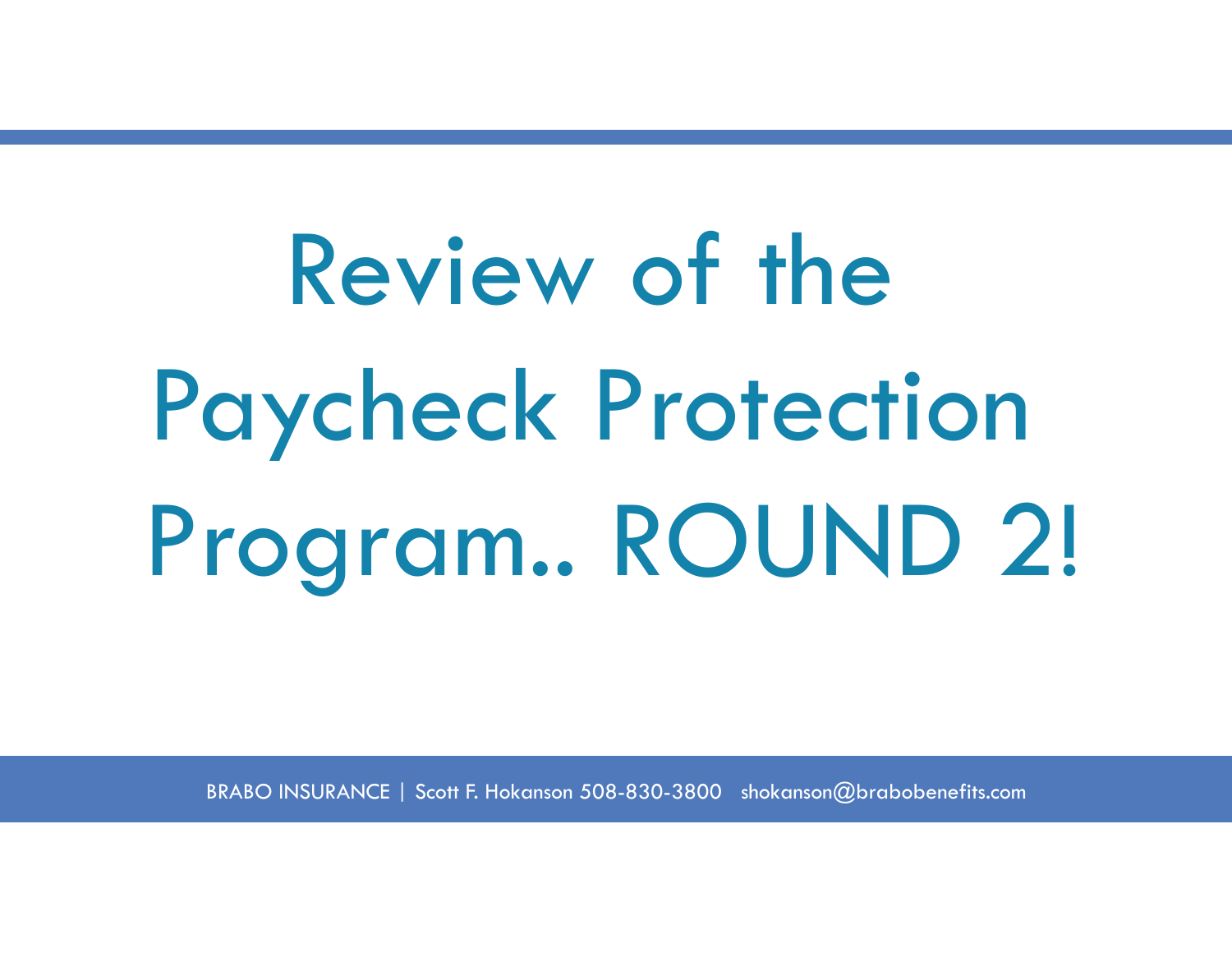## Paycheck Protection Program

The SBA is authorized to guarantee new PPP funding under the Consolidated Appropriations Act of 2021

Congress authorized a program level of \$284,000,000,000 to provide guaranteed loans under this new 7(a) program.

The SBA will allow lenders to rely on certifications of the borrower in order to determine eligibility of the borrower and use of loan proceeds and to rely on specified documents provided by the borrower to determine qualifying loan amount and eligibility for loan forgiveness.

Program has been expended until March 31, 2021

www.sba.gov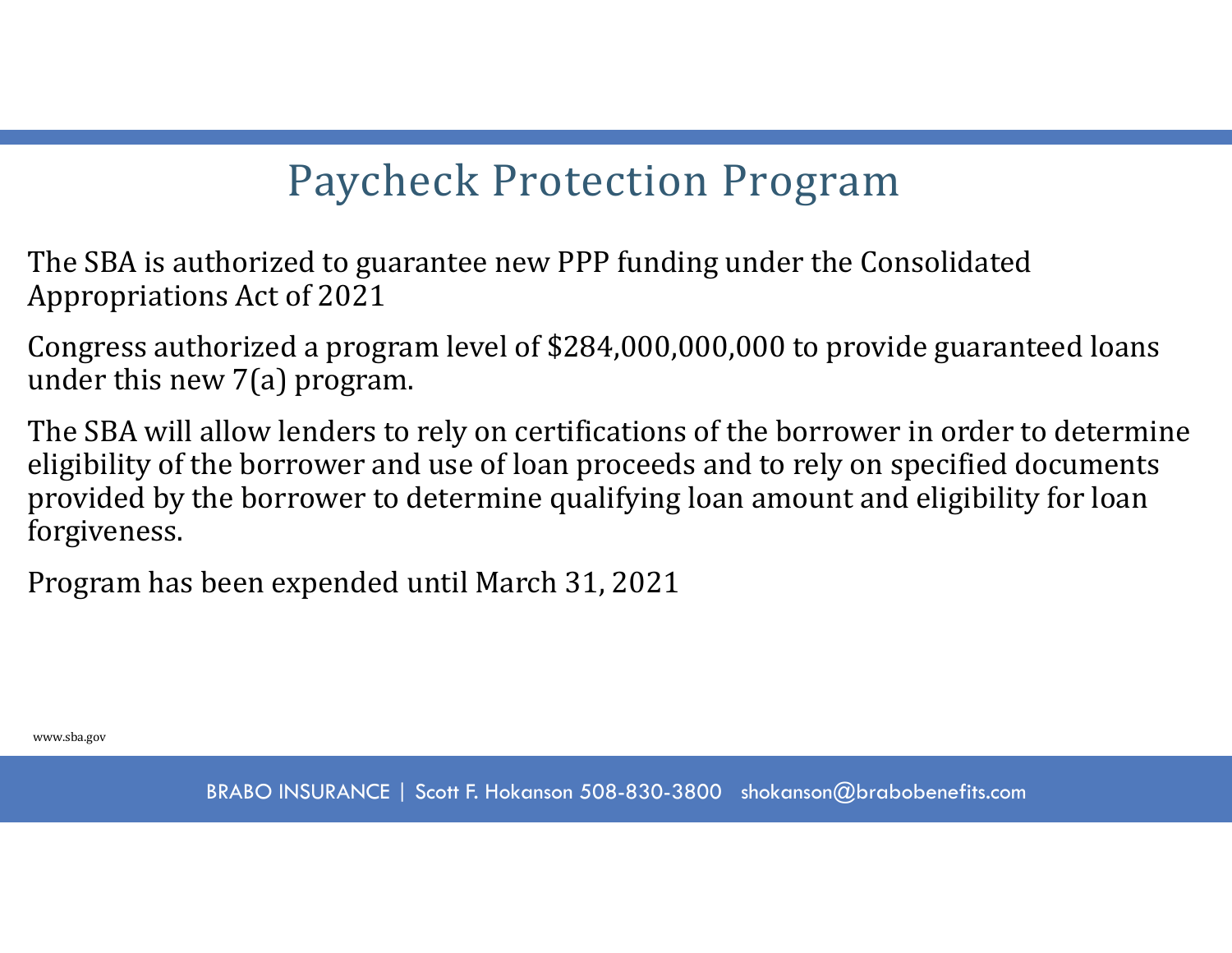## Who Is Eligible?

#### **FIRST DRAW:**

- Your business has less than 500 full-time, part-time, or seasonal employees.
- Your business was operational before February 15, 2020 and remains operational.

#### **SECOND DRAW**

- Your business has less than 300 fulltime, part time, or seasonal employees. If you have multiple locations, you can not have more than 300 per location.
- You are able to demonstrate a revenue loss of more than 25% in the first second third quarter of 2020 compared to same quarter in 2019.
- •You have used all of your first draw PPP
- •Your business was operational prior to 2/15/2020 and remains operational.

www.sba.gov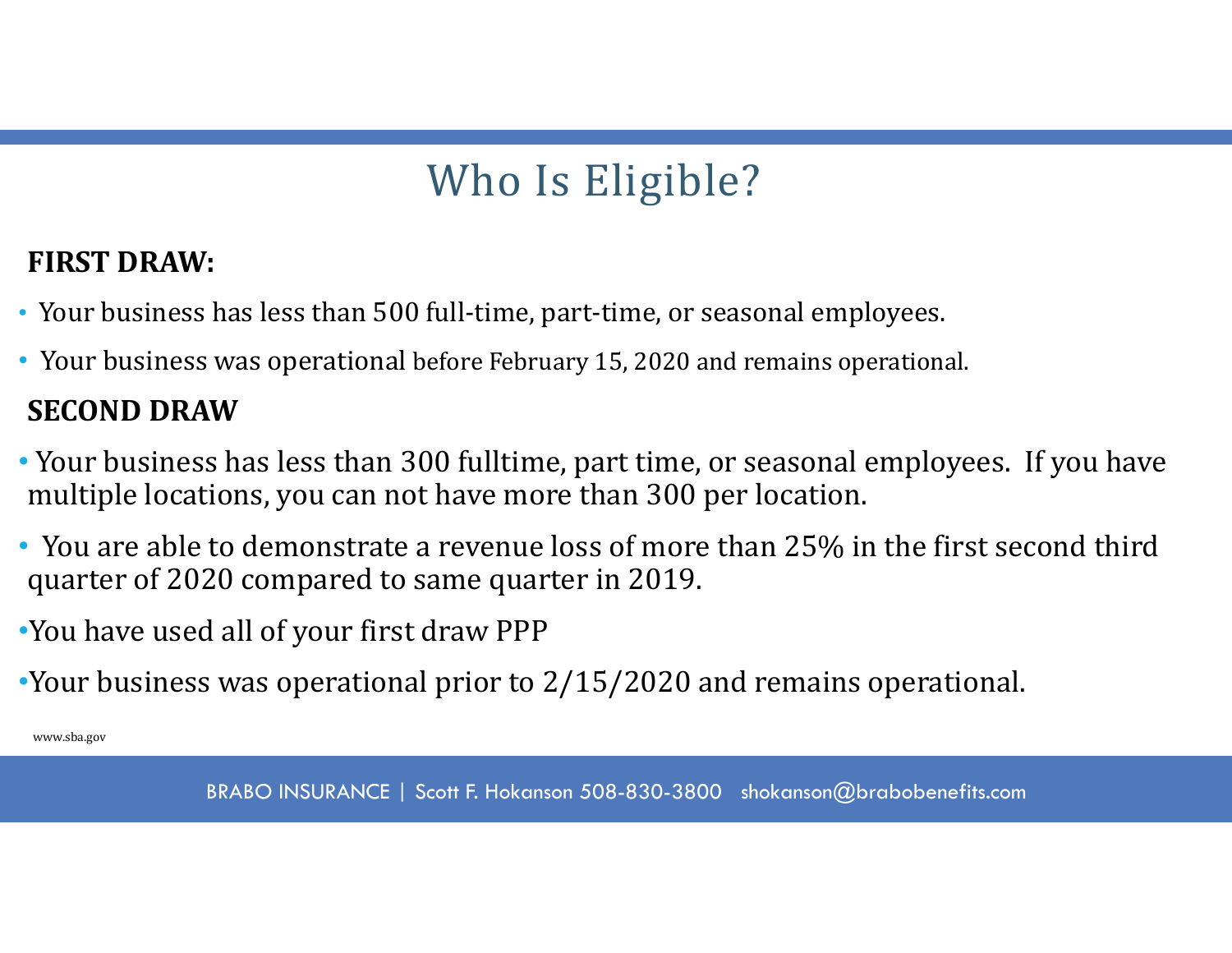## Who Is Eligible?

#### ELIGIBLE

- Sole proprietors
- Independent contractors
- Self-employed individuals
- Certain non-profits (the new bill has expanded eligible businesses to include certain  $\frac{501(c)(6)$  non-profit organizations)
- Seasonal employers; the new bill has clarified the definition of these to be businesses that operate no more than seven months within a year or earn no more than a third of gross receipts within a six-month period
- Faith-based organizations that have less than 150 employees
- Housing cooperatives that employ less than 300 people

www.sba.gov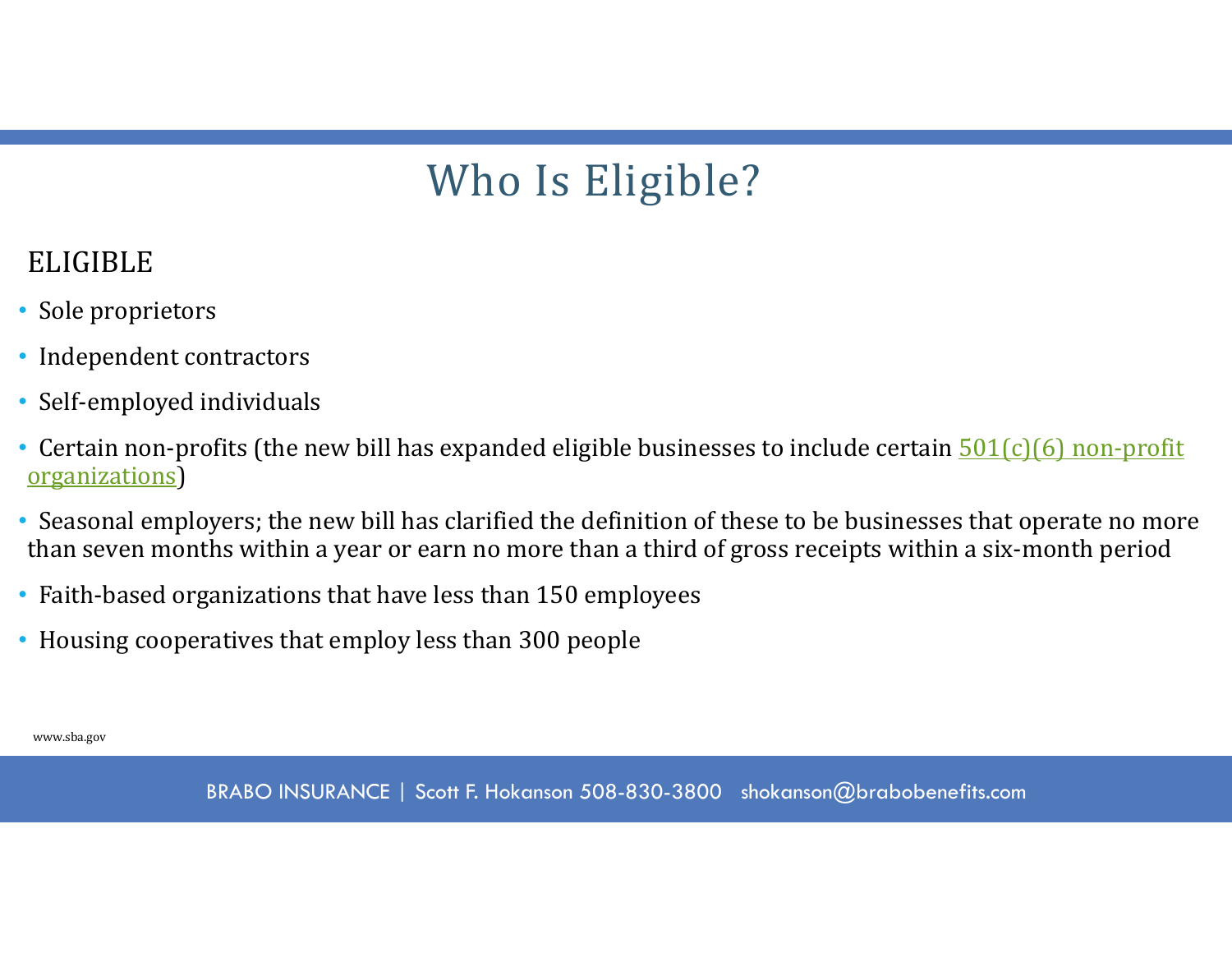## Who Is NOT Eligible?

#### INELIGIBLE

- Lobbying organizations
- Organizations involved in political activities or public policy
- Lenders or financial services businesses
- Cannabis businesses (or any other businesses that deal with products that are illegal at the federal level)
- Household employers (such as those who employ housekeepers or nannies)
- Businesses that have defaulted on SBA or federal loans
- Any business that is at least 20% owned by someone who is currently incarcerated, on probation, on parole, or subject to an indictment
- Any business that is at least 20% owned by someone who has been convicted of a felony within the last five years
- Entities affiliated with the People's Republic of China or Hong Kong or that have a member on their board of directors that is a resident of the People's Republic of China
- Registrants under the Foreign Agents Registration Act
- Entities that have received or will receive a grant under the Shuttered Venue Operator Grant program

www.sba.gov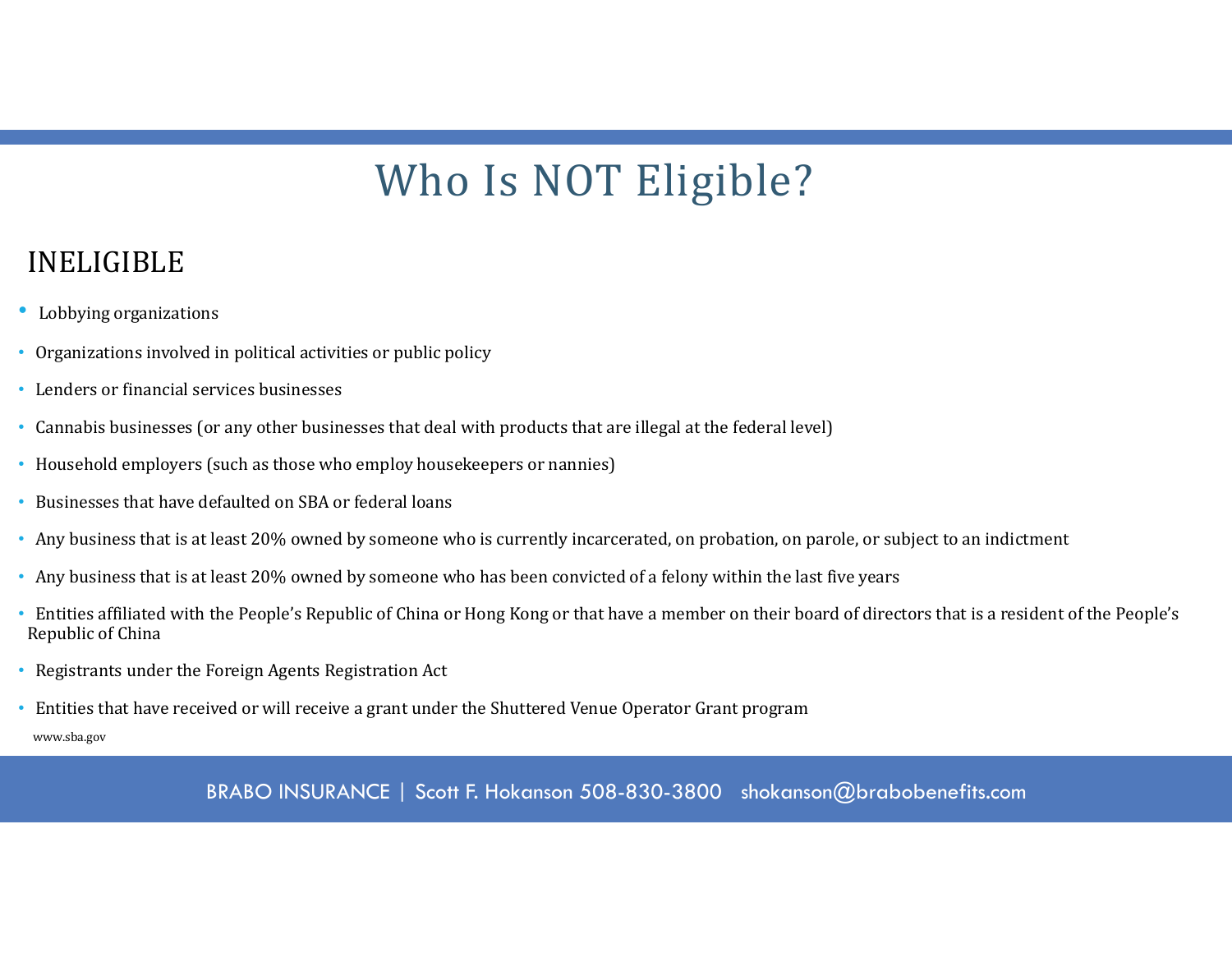All loans have an interest rate of 1% with a maturity of five years.

Lenders may not charge a yearly fee, charge a guarantee fee, charge a pre-payment penalty, request collateral or a personal guarantee.

Businesses that receive PPP loans may receive other loans from other financial institutions.

Limitations exist depending on if the loan is a first draw or second draw loan.

www.sba.gov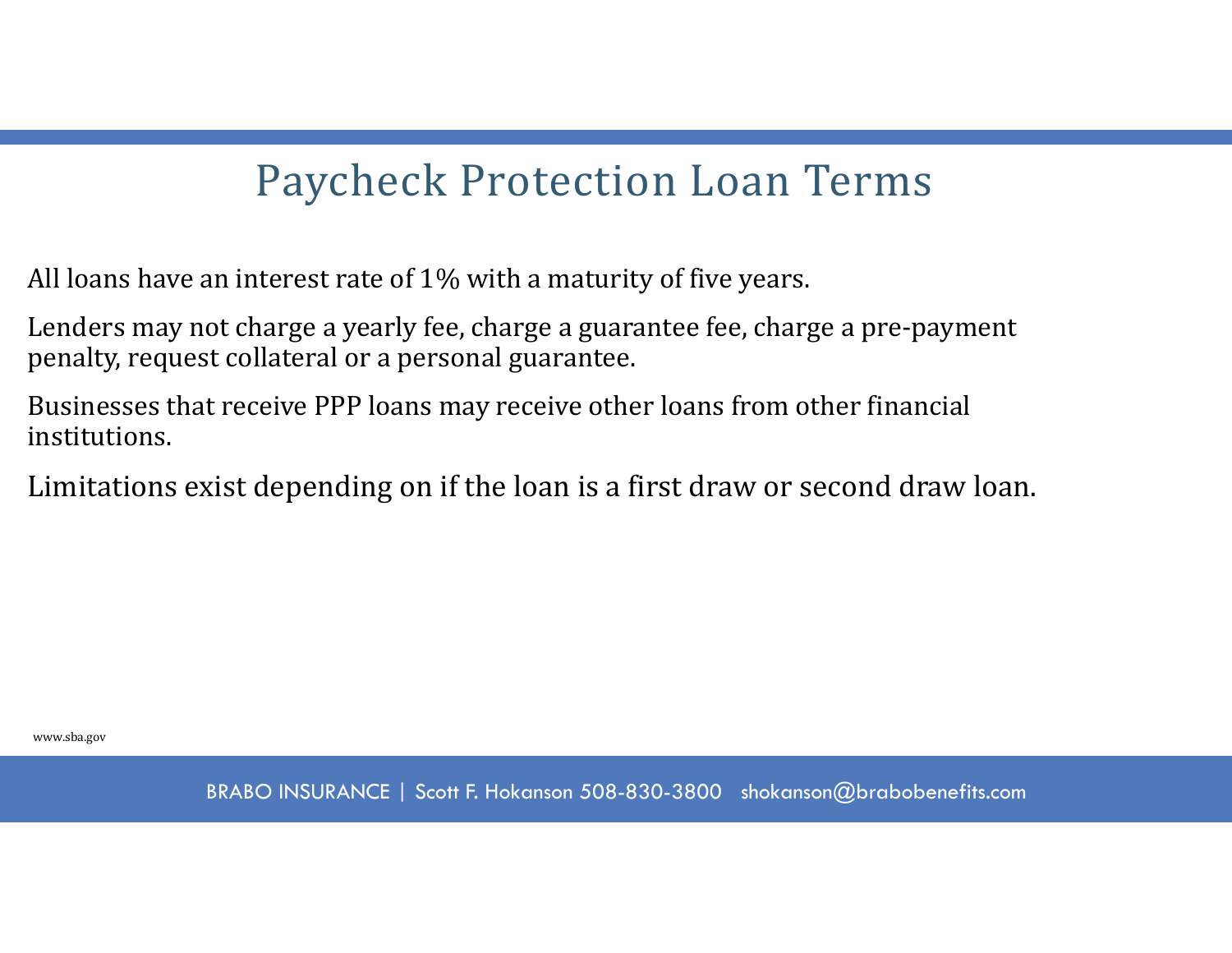## FIRST DRAW LOANS

The maximum amount a business that has not yet received a PPP loan can borrow is the *lesser* of:

- 2.5 times the average monthly payroll costs and healthcare costs
- \$10 million

There may be exceptions to these limits for restaurants and other hospitality businesses.

www.sba.gov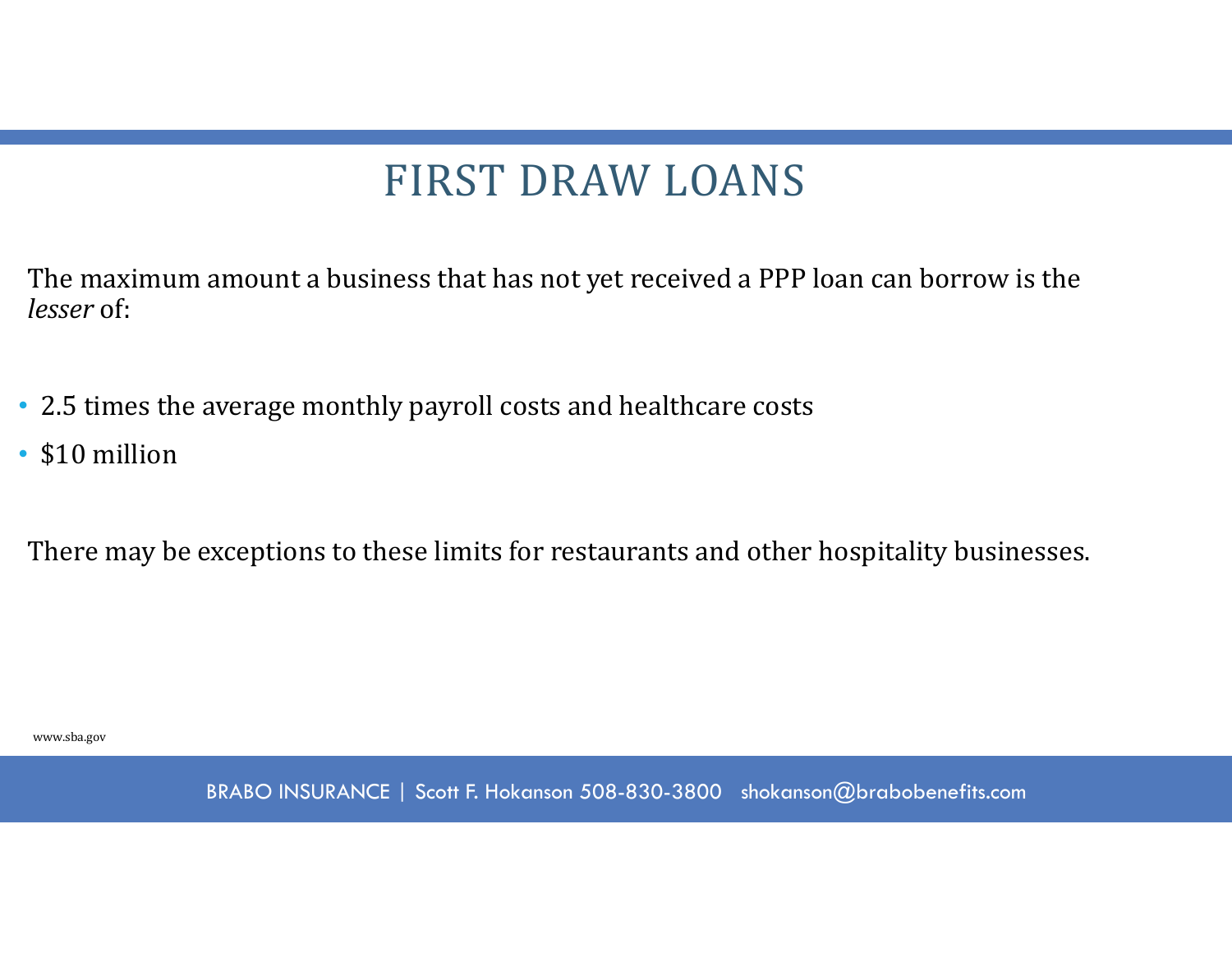## SECOND DRAW LOANS

Any business that is applying for a second draw will be subject to more stringent limitations. The maximum second PPP loan amount **is the lesser of**:

- 2.5 times the average monthly payroll costs and healthcare costs in the year prior to when the loan was received or within the calendar year
- 3.5 times the average monthly payroll costs and healthcare costs in the year prior to when the loan was received or within the calendar year for any business that is classified under Code 72 by the North American Industry Classification System (NAICS). (This is a list of hospitality and entertainment businesses like restaurants, hotels, and casinos; click the link to get the full list.)
- \$2 million

www.sba.gov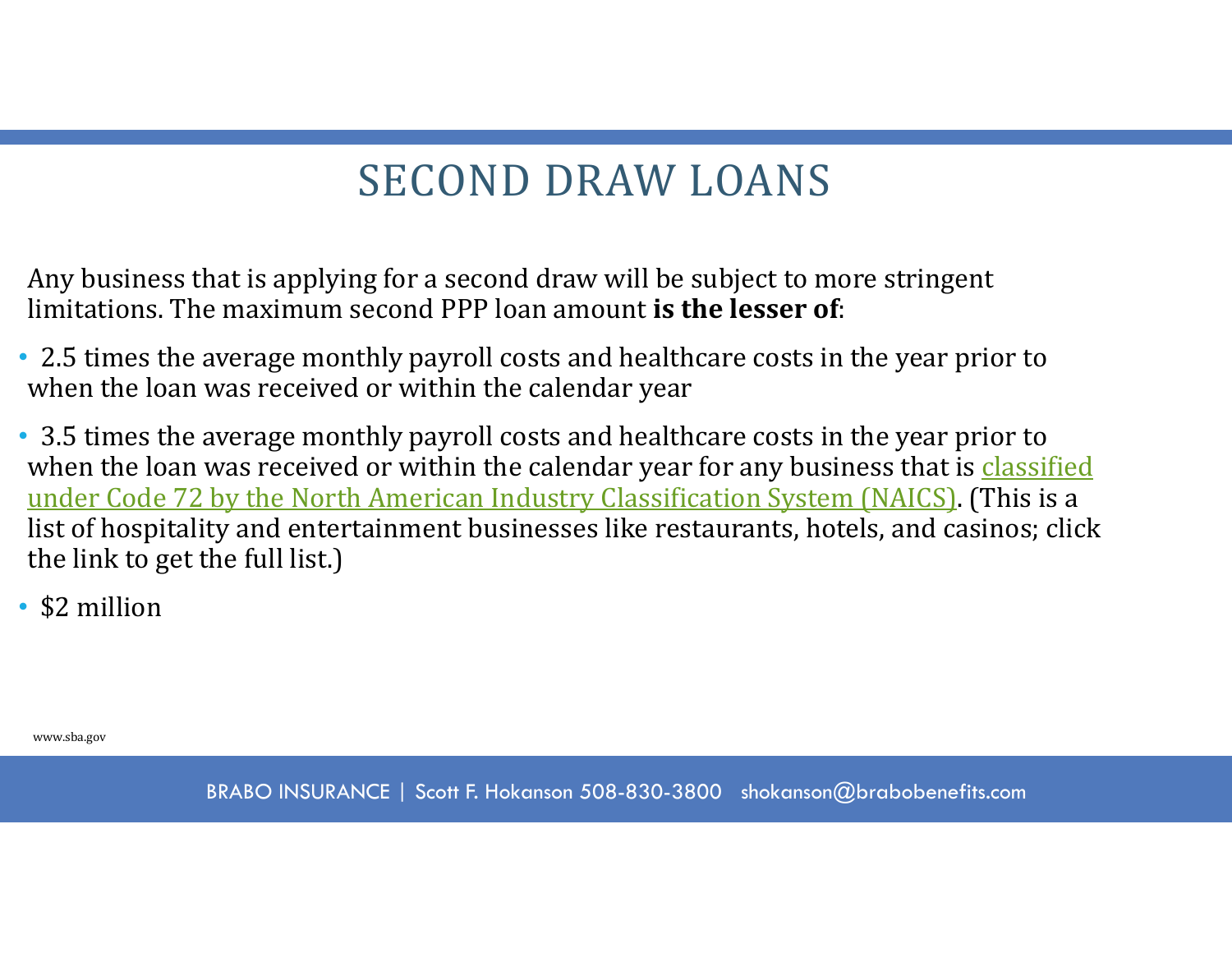#### **PPP loan forgiveness**

A major benefit of the PPP is streamlined and simplified loan forgiveness. The new legislation expands expenses that are eligible for forgiveness and makes applying for forgiveness even easier.

#### **The covered period**

In order for the loan to be eligible for forgiveness, the funds must be used within the covered period. If you have already received a PPP loan from the first round, nothing has changed. Your covered period remains the same.

If you are applying for a first- or second-draw PPP loan, you may choose a covered period that is anywhere from **eight to 24 weeks after receiving the loan**. This gives you the flexibility to choose a covered period that works best for you.

www.sba.gov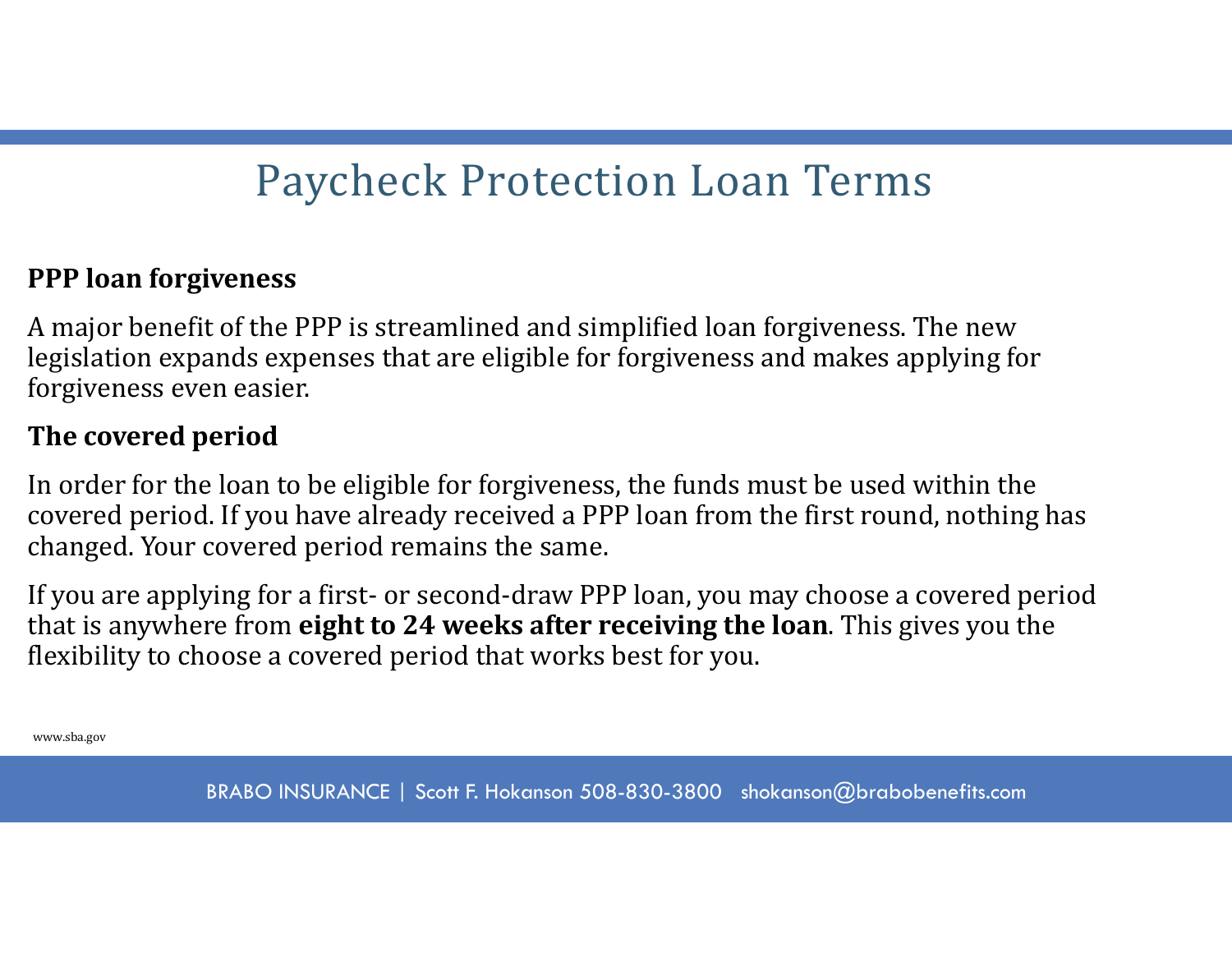#### **Covered expenses**

In order to get full or partial PPP loan forgiveness, it is critical that you spend the loan money on covered expenses. The new bill has expanded covered expenses for PPP.

Below is the full list of covered expenses for PPP. Certain items are covered for all PPP recipients, round 1 and round 2, but certain items are only covered for first-draw borrowers of PPP round 2, second-draw borrowers of PPP round 2, and borrowers of PPP round 1 whose loans have not yet been forgiven.

We break these down on the next slide....

www.sba.gov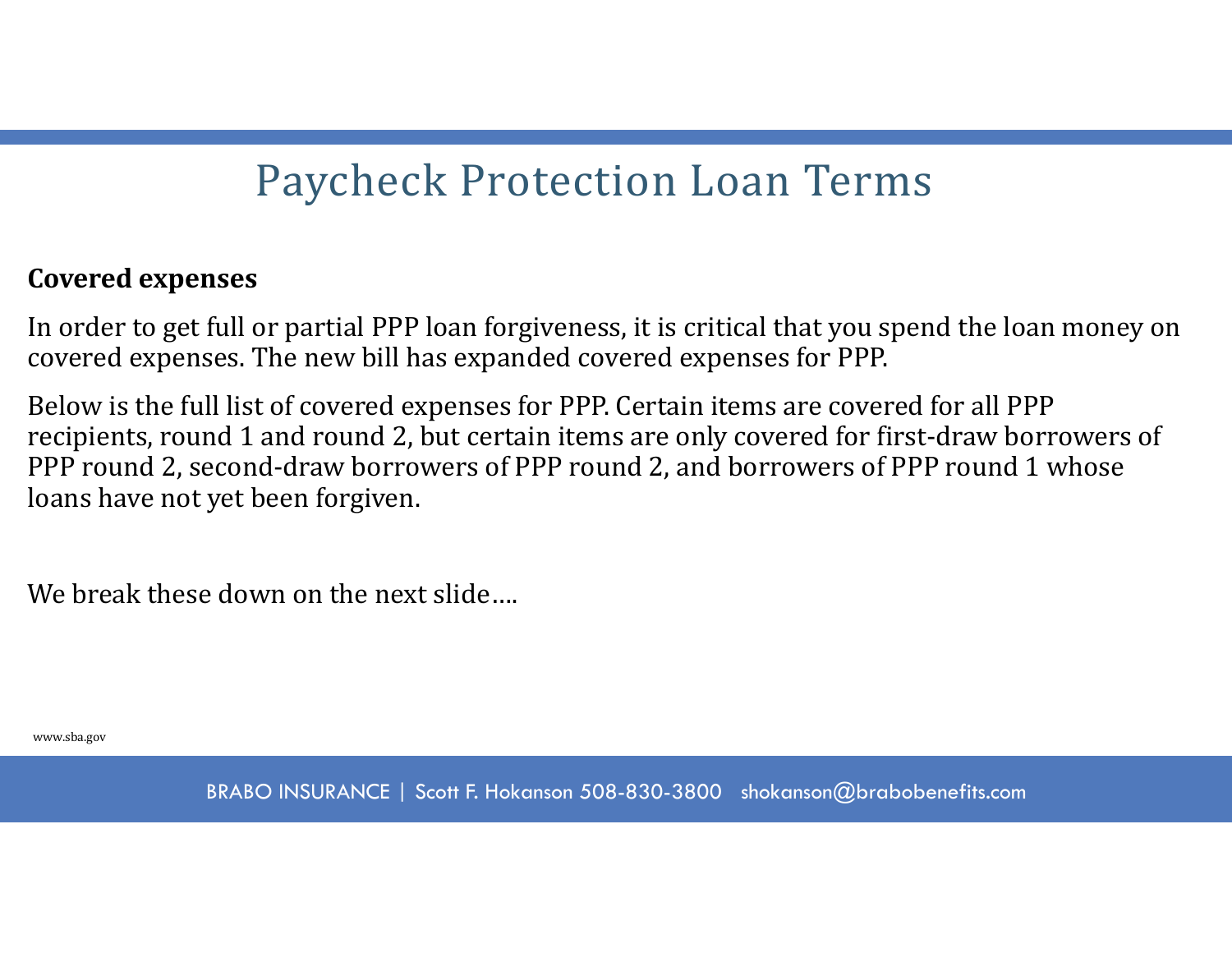#### **Covered expenses**

At least 60% needs to be spent on these items…

|                               | 1st Draw           | 2nd Draw    | Non Forgiven | Forgiven   |
|-------------------------------|--------------------|-------------|--------------|------------|
|                               | <b>PPP Round 2</b> | PPP Round 2 | Round 1      | Round 1    |
|                               |                    |             |              |            |
| <b>Employee Payroll Costs</b> | <b>YES</b>         | <b>YES</b>  | <b>YES</b>   | <b>YES</b> |
|                               |                    |             |              |            |
| Group Insurance Payments      | <b>YES</b>         | <b>YES</b>  | <b>YES</b>   | <b>YES</b> |
|                               |                    |             |              |            |
| Dental & Vision Plans         | <b>YES</b>         | <b>YES</b>  | <b>YES</b>   | <b>YES</b> |
|                               |                    |             |              |            |
| <b>Disability Benefits</b>    | <b>YES</b>         | <b>YES</b>  | <b>YES</b>   |            |
|                               |                    |             |              |            |
| Life Insurance                | <b>YES</b>         | <b>YES</b>  | <b>YES</b>   |            |
|                               |                    |             |              |            |
| <b>Owner Compensation</b>     | <b>YES</b>         | <b>YES</b>  | <b>YES</b>   | <b>YES</b> |

www.sba.gov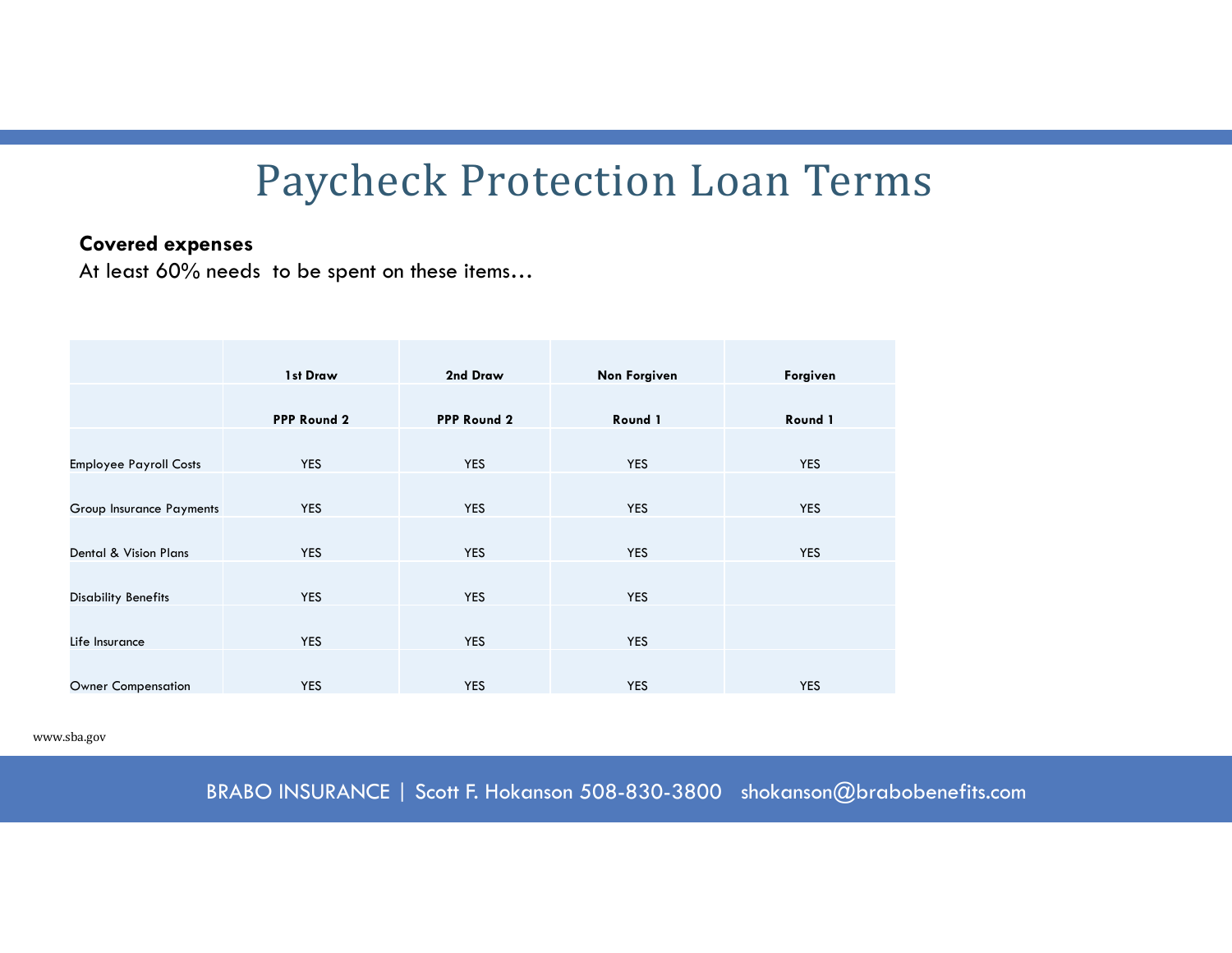#### **Covered expenses**

Up to 40% can be spent on these items…

|                                    | 1st Draw    | 2nd Draw           | <b>Non Forgiven</b> | Forgiven   |
|------------------------------------|-------------|--------------------|---------------------|------------|
|                                    | PPP Round 2 | <b>PPP Round 2</b> | Round 1             | Round 1    |
| Paid time Off                      | YES         | <b>YES</b>         | <b>YES</b>          | YES        |
| Pension & Retirement               | YES         | <b>YES</b>         | YES                 | YES        |
| <b>FICA &amp; Federal Taxes</b>    | <b>YES</b>  | <b>YES</b>         | <b>YES</b>          | <b>YES</b> |
| <b>State Unemployment</b>          | <b>YES</b>  | <b>YES</b>         | <b>YES</b>          | <b>YES</b> |
| <b>Utilities</b>                   | YES         | <b>YES</b>         | YES                 | YES        |
| Rent                               | <b>YES</b>  | <b>YES</b>         | <b>YES</b>          | <b>YES</b> |
| Mortgage Interest                  | <b>YES</b>  | <b>YES</b>         | <b>YES</b>          | <b>YES</b> |
| Cost to repair Looting Damage      | <b>YES</b>  | <b>YES</b>         | YES                 |            |
| <b>Essential Suppliers</b>         | YES         | <b>YES</b>         | YES                 |            |
| <b>COVID related Accomodations</b> | <b>YES</b>  | <b>YES</b>         | <b>YES</b>          |            |
| <b>Business Software</b>           | <b>YES</b>  | <b>YES</b>         | <b>YES</b>          |            |

www.sba.gov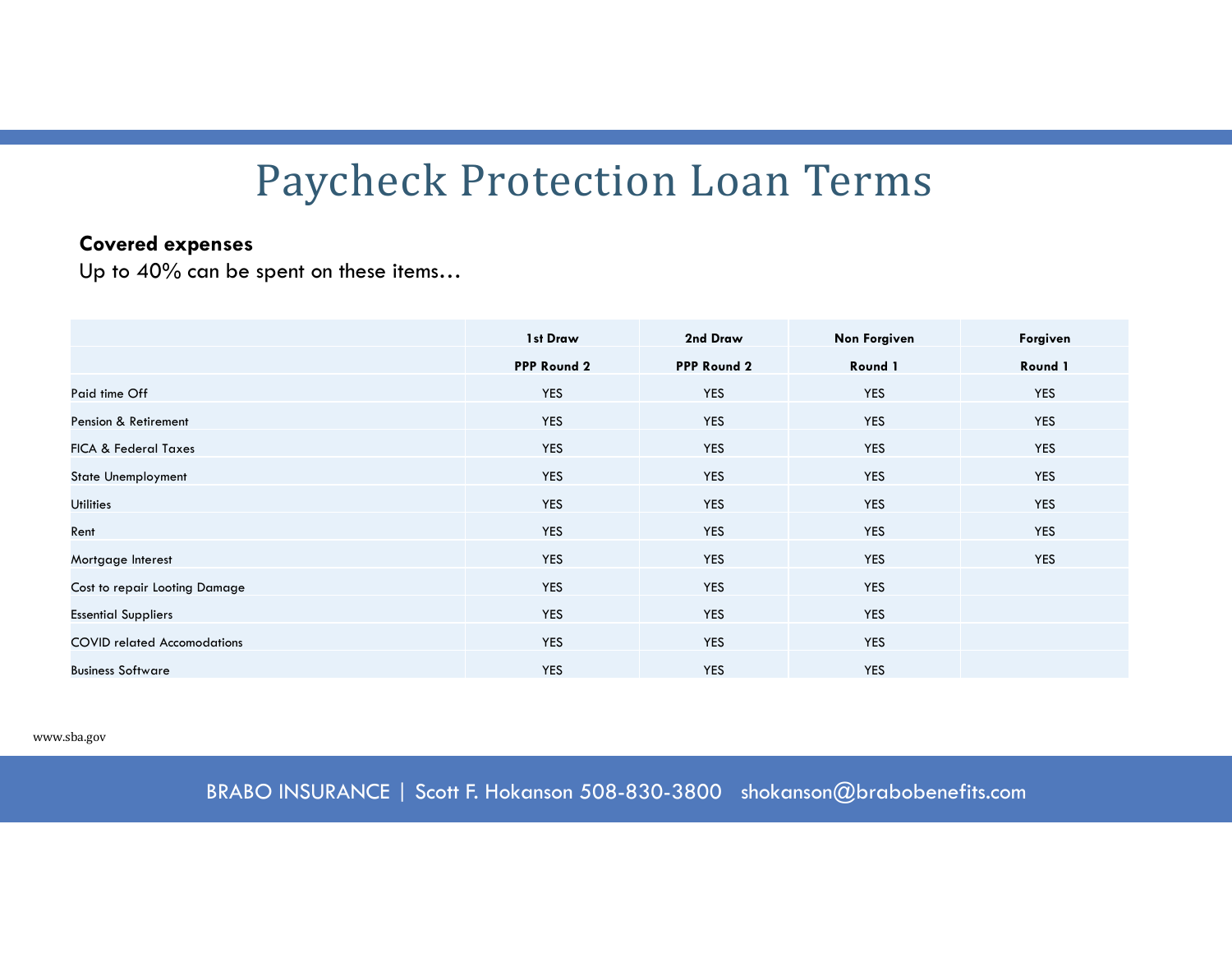### TAX DEDUCTIBILITY OF FORGIVEN EXPENSES

The new bill has clarified the taxability of PPP loans and the deductibility of expenses paid for with PPP loan proceeds. **These are effective as of March 27, 2020 (the date CARES was enacted); and remain effective under the new bill for both first‐ and second‐draw loans:**

•The gross income a business is required to report will not include any PPP loan amount that is forgiven

•**Any expenses paid for with PPP loan proceeds that are forgiven will be tax‐deductible**

www.sba.gov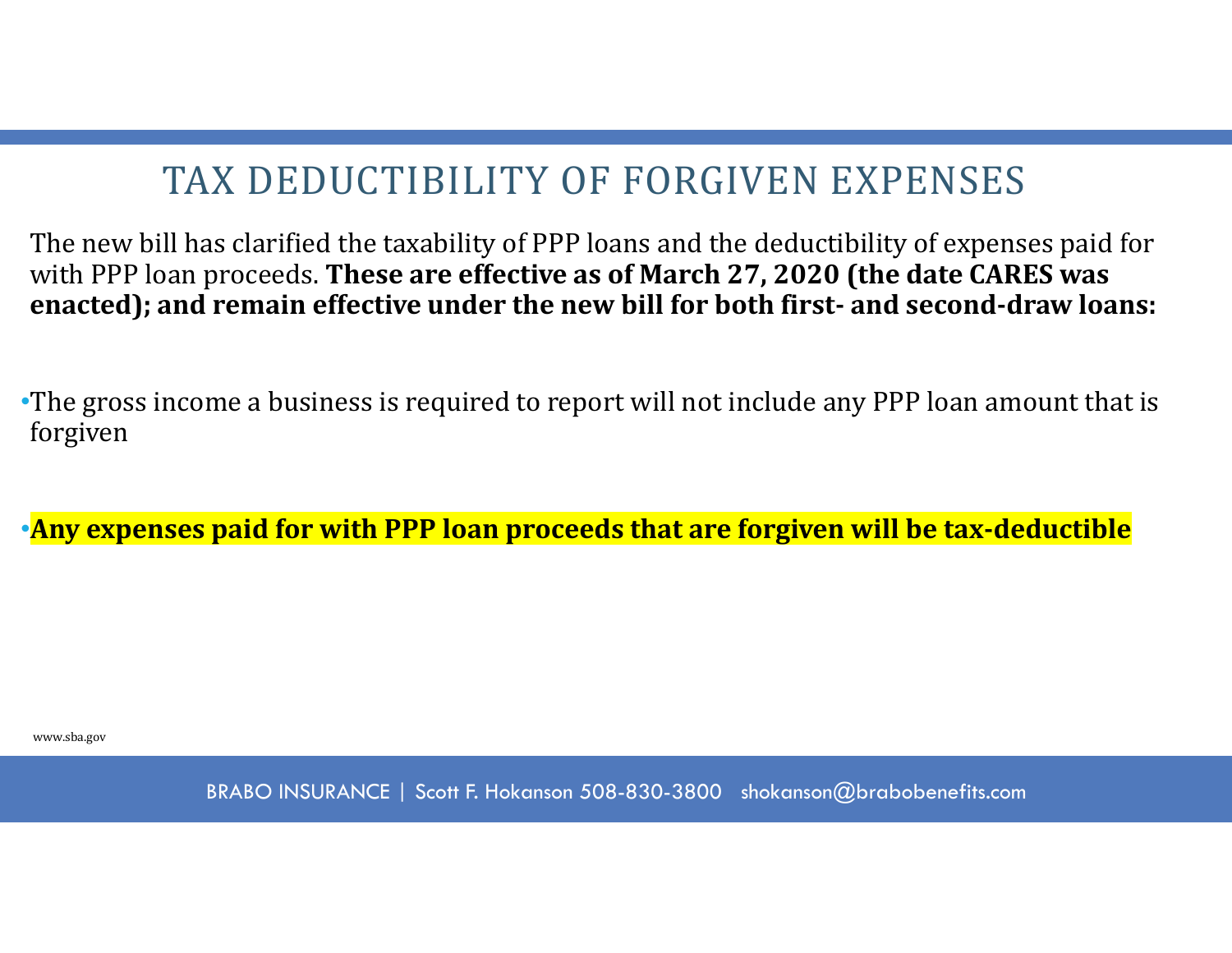## QUESTIONS

#### I wasn't able to get a first-round PPP loan; should I try for one in the second round?

Yes, as long as you are eligible and can adhere to the terms of the loan. With the creation of the new bill, Congress has set aside allocations for community lenders and institutions that can help smaller businesses, businesses owned by POC, and those who operate in lower-income areas access capital.

#### **I returned part or all of my PPP loan; can I apply for another PPP loan?**

Yes. Within 17 days of the enactment of this bill, the SBA is required to release guidance to lenders on allowing borrowers who have returned loans to access PPP capital.

#### **Is the PPP the only loan or funding option under the new bill?**

No. This is very important; both the CARES Act and the new bill offer have allocated money to a number of different loan and grant programs outside of PPP. If you do not qualify for PPP, you have other options to access capital.

www.sba.gov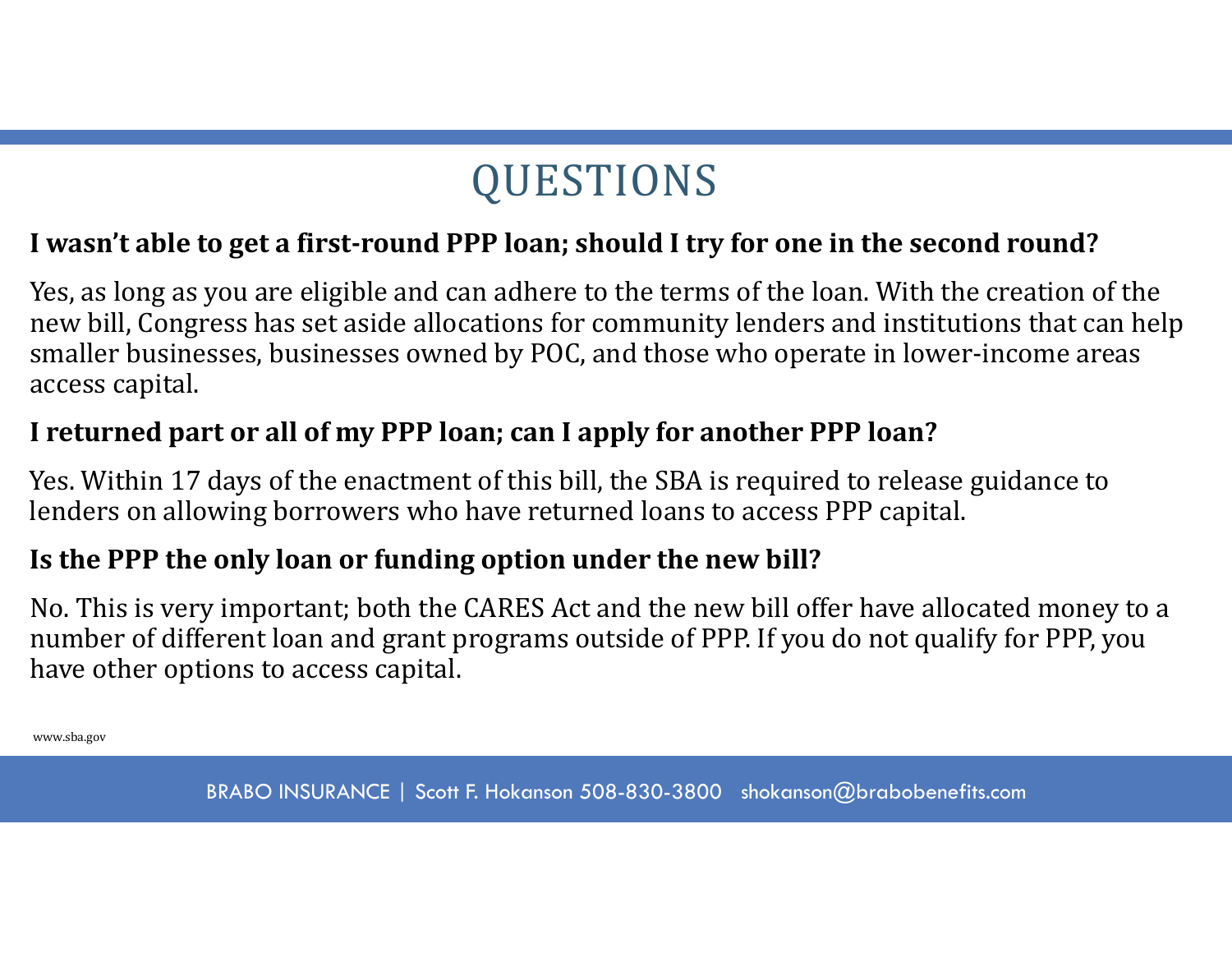## APPLICATIONS

| Paycheck Protection Program Loan Forgiveness Application                                                           | Anyone who has applied for a PPP                                                                                                                                                                         | This was the first PPP forgiveness application released; it was revised on June 16,<br>2020 and remains in use.                                                                                                                                                                                                                                                                                                                                     |
|--------------------------------------------------------------------------------------------------------------------|----------------------------------------------------------------------------------------------------------------------------------------------------------------------------------------------------------|-----------------------------------------------------------------------------------------------------------------------------------------------------------------------------------------------------------------------------------------------------------------------------------------------------------------------------------------------------------------------------------------------------------------------------------------------------|
| PPP Loan Forgiveness Application Form 3508EZ (also known as the EZ Loan<br><b>Forgiveness Application)</b>         | *Any employer who has not reduced employee wages by more than 25% during the<br>covered period (or alternative covered period)<br>*Sole proprietorsSelf-employed individuals<br>·Independent contractors | This is a simpler, more streamlined PPP loan forgiveness application.                                                                                                                                                                                                                                                                                                                                                                               |
| PPP Loan Forgiveness Application Form 3508S (also known as the Simplified Loan<br><b>Forgiveness Application</b> ) | Any PPP borrower who has borrowed less than \$50,000                                                                                                                                                     | This simpler, streamlined forgiveness application was released in October of 2020<br>under an interim final rule that indicated borrowers of less than \$50,000 would be<br>exempt from forgiveness reductions based on reductions in FTE employees and<br>reductions in employee salaries or wages.                                                                                                                                                |
| Simple Loan Forgiveness Application                                                                                | Any PPP borrower who has borrowed less than \$150,000                                                                                                                                                    | . This is a new forgiveness application under the new bill and has not yet been<br>released; it will be a simple-one pager and will make obtaining forgiveness easier for<br>borrowers.<br>The one-pager will require the borrower to sign and certify a description of: the<br>number of employees the borrower was able to retain because of the loan<br>*the estimated total amount of the loan spent on payroll costs<br>*the total loan amount |

www.sba.gov